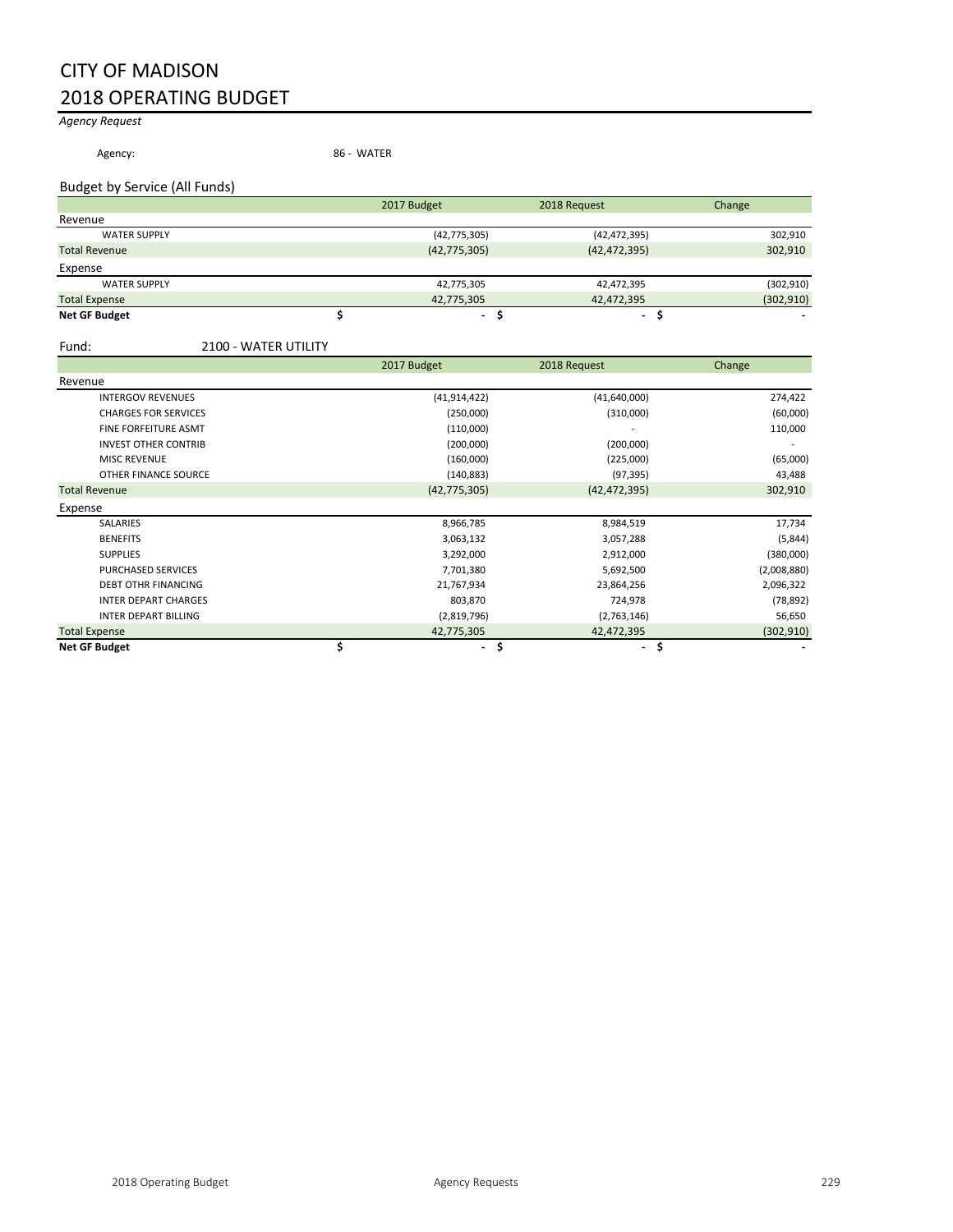# CITY OF MADISON 2018 OPERATING BUDGET

## *Agency Request*

Agency: 86 - WATER

| Position Summary by FTE                                  |              |              |        |
|----------------------------------------------------------|--------------|--------------|--------|
|                                                          | 2017 Budget  | 2018 Request | Change |
| <b>AUTO MECH</b>                                         | 2.00         | 2.00         |        |
| <b>CIVIL TECH 2</b>                                      | 1.00         | 1.00         |        |
| CROSS CON CTRL INSP                                      | 3.00         | 3.00         |        |
| <b>DISPATCHER</b>                                        | 1.00         | 1.00         |        |
| <b>ELECTRONIC MTN TECH</b>                               | 1.00         | 1.00         |        |
| <b>ENGR AIDE 1</b>                                       | 1.00         | 1.00         |        |
| <b>ENGR PROG SPEC 1</b>                                  | 1.00         | 1.00         |        |
| EQPT OPR 1                                               | 10.00        | 10.00        |        |
| EQPT OPR 2                                               | 1.00         | 1.00         |        |
| EQPT OPR 3                                               | 7.00         | 7.00         |        |
| FIELD SERV REP 1                                         | 1.00         | 1.00         |        |
| FIELD SERV REP 2                                         | 3.00         | 3.00         |        |
| FIELD SERV REP 3                                         | 1.00         | 1.00         |        |
| FIELD SERV ANAL                                          | 3.00         | 3.00         |        |
| MAINT MECH 1 - CG16                                      | 1.00         | 1.00         |        |
| MAINT MECH 2 - CG16                                      | 4.00<br>2.00 | 4.00<br>2.00 |        |
| <b>MAINT WORKER</b>                                      |              | 1.00         |        |
| <b>MASTER MECHANIC</b><br><b>OPERATIONS CLERK - CG16</b> | 1.00<br>1.00 | 1.00         |        |
| PUB WKS LEADWKR                                          | 1.00         | 1.00         |        |
| PUB WKS MAINT WKR 1                                      | 5.00         | 5.00         |        |
| PUB WKS MAINT WKR 2                                      | 4.00         | 4.00         |        |
| PUB WKS MAINT WKR 3                                      | 8.00         | 8.00         |        |
| <b>WATER HYDRANT INSPEC</b>                              | 3.00         | 3.00         |        |
| WATER ONE CALL COORD                                     | 3.00         | 3.00         |        |
| WATER UTIL OPR LDWKR                                     | 5.00         | 5.00         |        |
| <b>WATERWKS OPR 1</b>                                    | 4.00         | 4.00         |        |
| <b>WATERWKS OPR 2</b>                                    | 5.00         | 5.00         |        |
| WATER CIVIL TECH 2                                       | 3.00         | 3.00         |        |
| WATER CIVIL TECH 3                                       | 2.00         | 2.00         |        |
| WATER QUAL SAMPLER 2                                     | 1.00         | 1.00         |        |
| WATER QUAL SAMPLER 3                                     | 1.00         | 1.00         |        |
| FIELD SERV LDWKR 1                                       | 1.00         | 1.00         |        |
| FIELD SERV LDWKR 2                                       | 1.00         | 1.00         |        |
| <b>ACCOUNTANT 2</b>                                      | 2.00         | 2.00         |        |
| <b>ACCOUNTANT 4</b>                                      | 1.00         | 1.00         |        |
| <b>ENGINEER 3</b>                                        | 3.00         | 3.00         |        |
| <b>ENGINEER 4</b>                                        | 1.00         | 1.00         |        |
| PRINCIPAL ENGR WATER                                     | 1.00         | 1.00         |        |
| PUB WKS GEN FORE                                         | 3.00         | 3.00         |        |
| PUB WKS GEN SUPV                                         | 1.00         | 1.00         |        |
| SURVEYOR 2                                               | 1.00         | 1.00         |        |
| <b>WATER CONSTR SU</b>                                   | 1.00         | 1.00         |        |
| WATER COMM OUTREACH                                      | 1.00         | 1.00         |        |
| WATER QUALITY MGR                                        | 1.00         | 1.00         |        |
| WATER SUPPLY MGR                                         | 1.00         | 1.00         |        |
| WATER UTIL FIN MGR                                       | 1.00         | 1.00         |        |
| WATER UTIL MAINT SUP                                     | 1.00         | 1.00         |        |
| <b>ASSET MGR</b><br>WATER UTIL OPR MGR                   | 1.00         | 1.00         |        |
|                                                          | 1.00         | 1.00         |        |
| COMP MAP/GIS COORD<br><b>CTRL SYS PROG</b>               | 1.00<br>1.00 | 1.00<br>1.00 |        |
| WATER UTIL PUB INFO                                      | 1.00         | 1.00         |        |
| ADMIN CLK 1 - CG20                                       | 5.00         | 5.00         |        |
| ADMIN CLK 2 - CG20                                       | 2.00         | 2.00         |        |
| FIN OPER LDWKR                                           | 1.00         | 1.00         |        |
| PROGRAM ASST 1 - CG20                                    | 2.00         | 2.00         |        |
| WATER UTIL ACCT/COMP                                     | 1.00         | 1.00         |        |
| WATER UTIL GEN MGR                                       | 1.00         | 1.00         |        |
| <b>ELECTRICIAN FOREPERS</b>                              | 1.00         | 1.00         |        |
| PAINTER                                                  | 1.00         | 1.00         |        |
| <b>TOTAL</b>                                             | 130.00       | 130.00       |        |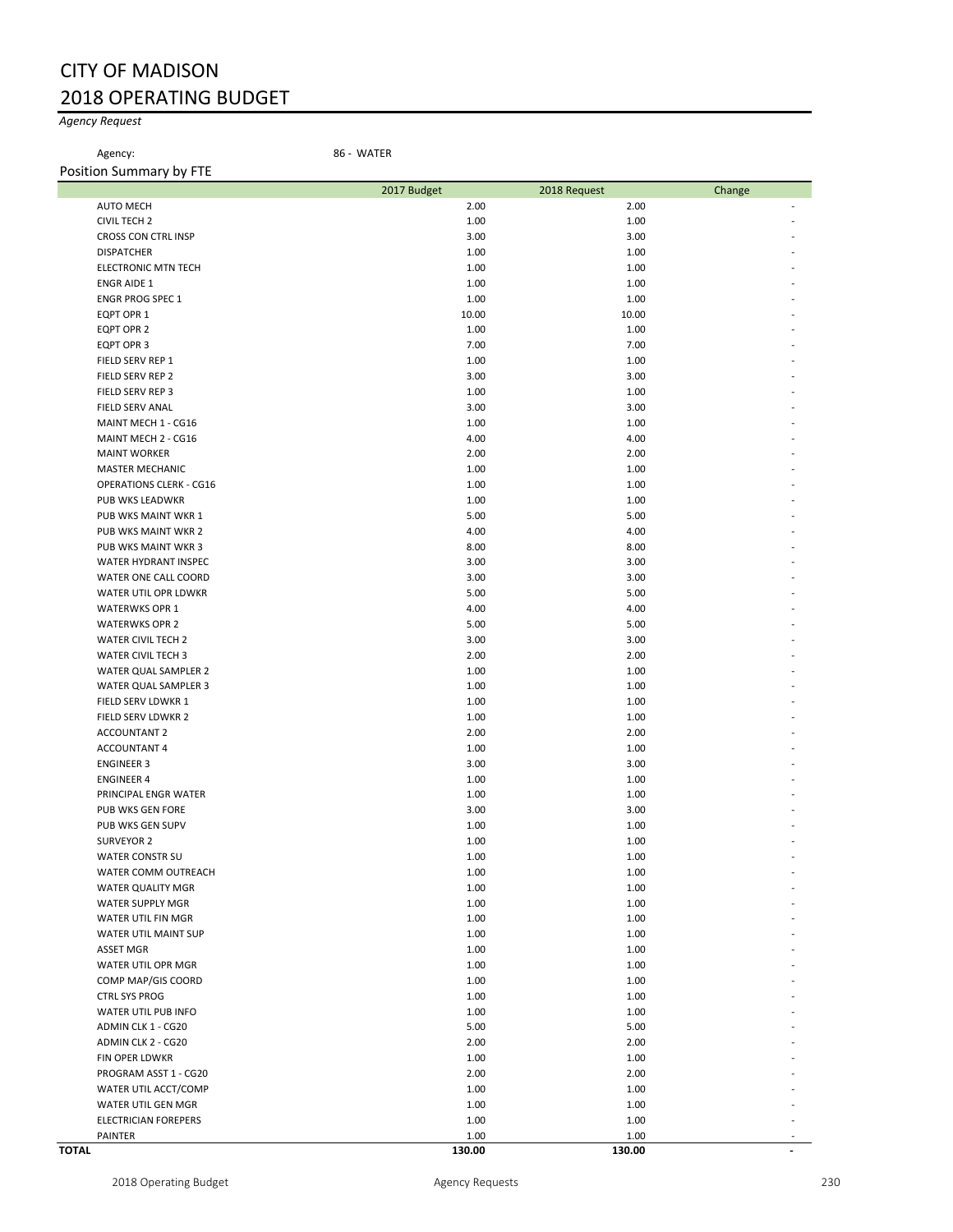

Date: July 13, 2017

To: David Schmiedicke, Finance Department

From: Tom Heikkinen, Madison Water Utility

Subject: Madison Water Utility 2018 Operating Budget Requests

The Water Utility 2018 operating budget proposal reflects the continued need to maintain an adequate supply of safe water for consumption and fire protection, with quality service at a reasonable price, for present and future generations.

The major initiatives that the utility will undergo in 2018 will be conservation/sustainability, infrastructure renewal and sustain water affordability. We plan to continue to promote the benefits of reducing average water consumption system-wide. The utility will continue to invest in our infrastructure using the principles of asset management.

Our goals for these initiatives include developing energy conservation projects to reduce overall power consumption, complete a Strategic Asset Management Plan and complete phase one of a water loss control program.

We also plan to continually improve our processes to be more efficient and provide better services. We plan on improving our asset management and our sustainability. The goals will be to complete initial steps for determining the current condition of our assets and reduce our use of water and energy to preserve critical resources for the future.

I look forward to discussing our proposal in the coming weeks.

Sincerely,

Tom Heikkinen General Manager Madison Water Division

**madisonwater.org** • 119 East Olin Avenue, Madison, WI 53713 • TEL 608.266.4651 • FAX 608.266.4426